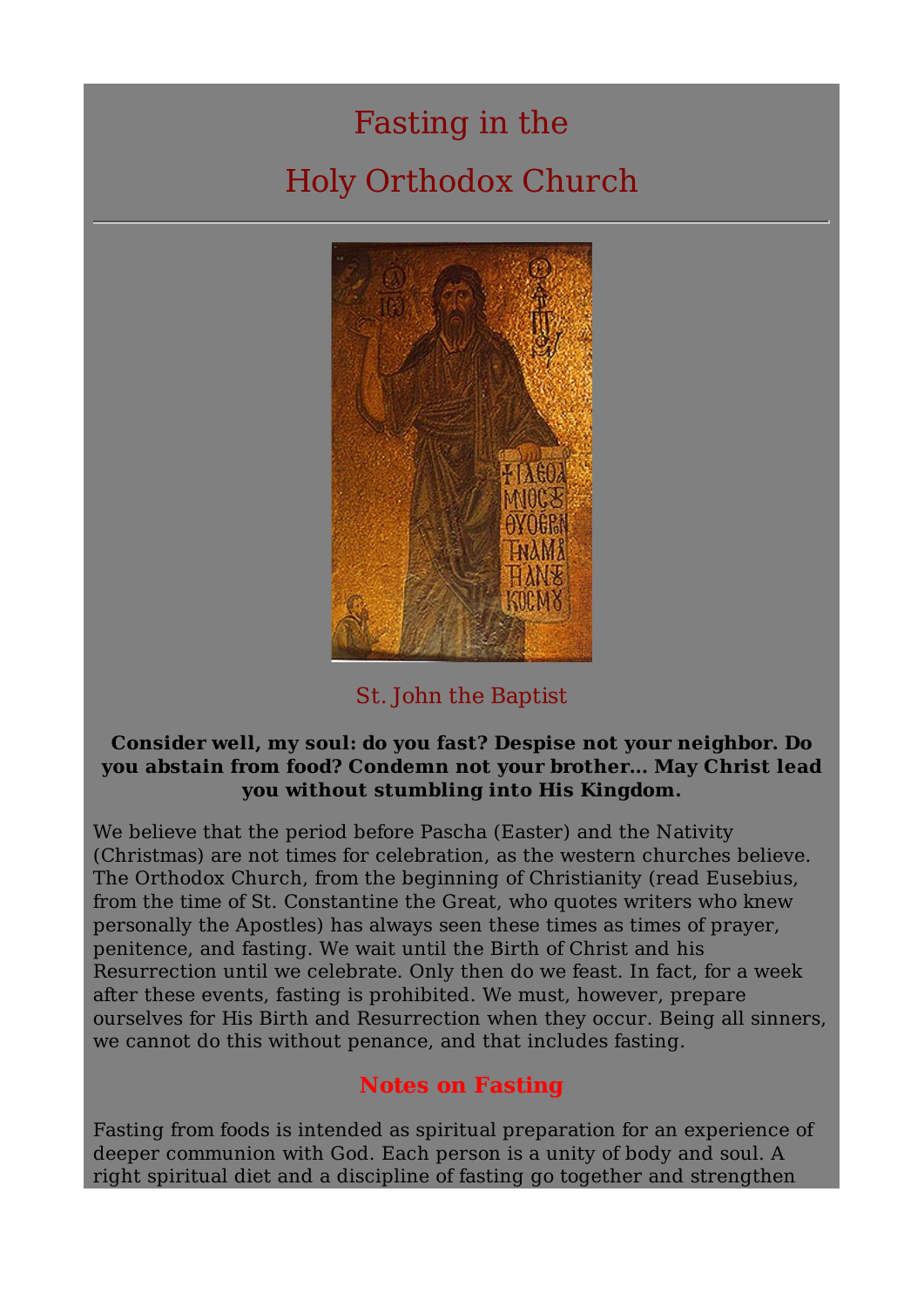each other. Just as prayer benefits not only the soul but also the body so also fasting from foods benefits not only the body but also the soul. Fasting and prayer make us more sensitive to God's personal presence. At important times of their lives the Prophets fasted and prayed. So did Jesus, the Apostles, Saints and Church Fathers.

Fasting must be undertaken willingly and not by compulsion. God doesn't need our fasting. We don't fast as a kind of personal punishment for our sins. We cannot pay God back for sins but we can only confess them to Him to receive forgiveness. Fasting with a willing spirit and not just with an attitude of fulfilling a religious obligation means that we keep the purposes of fasting always before us which is to develop self control and to remember God and His Kingdom. That way we fast not only in what we eat but also in how much we eat. Fasting is simplicity of eating. We leave the table not with loaded stomachs. Being a little hungry during the day becomes a constant reminder of God, of our dependence on Him, and of the fact that the Lord alone can give us "food that lasts for eternal life" (Jn 6:27). In fasting and prayer, he reveals Himself to us as our true food and drink.

For a deeper discussion of fasting from a theological standpoint, read Metropolitan Maximos' excellent piece at the website of the Greek Orthodox Archdiocese. The Rev. George Mastrantonis has also written an excellent piece available on the same website.

## **Rules for Lenten Fasting in the Orthodox Church**

In order to help in your Lenten Fasting, the following is a brief description of the Lenten Fast in terms of categories of food and times of abstinence of foods from the various categories. The purpose of this outline of the regulations on fasting is to help educate you on fasting and abstinence in general. This is the "letter of the law" on fasting. It is important for you and your family to participate in the "spirit of the law", working this out with your family and even your priest for your salvation.

### **Categories of Foods**

| Category I  | Meat and Meat Products (includes beef, pork,<br>chicken, etc., as well as items which have beef<br>gelatin [such as some commercial brands of<br>gelatin], lard [some commercial breads and<br>crackers, etc.) |
|-------------|----------------------------------------------------------------------------------------------------------------------------------------------------------------------------------------------------------------|
| Category II | Dairy Products (includes butter, eggs, milk,<br>cheese, etc., as well as items containing dairy<br>whey, milk extracts, etc.)                                                                                  |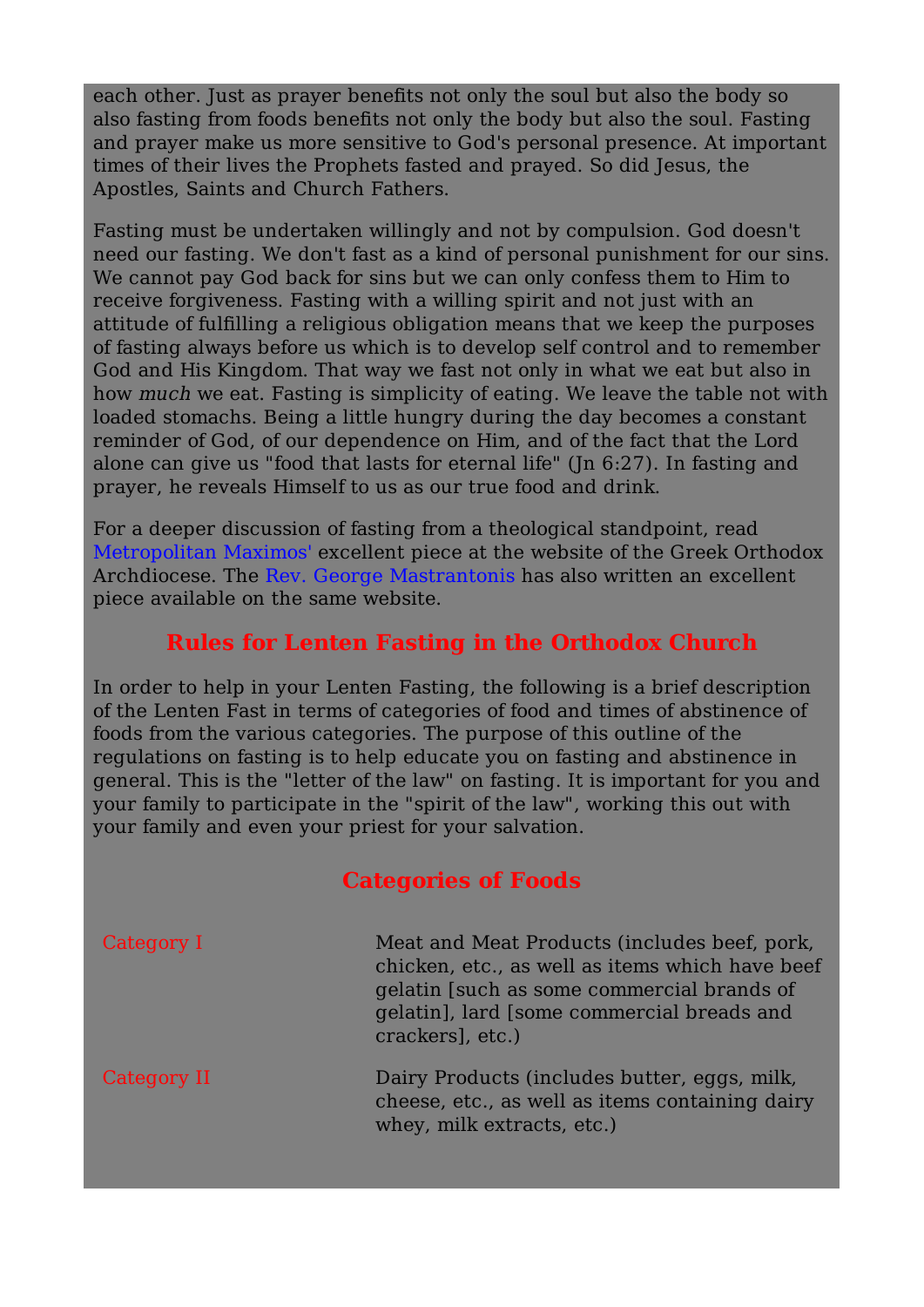| Category III                                    | Fish (includes sardines, tuna, bass, trout,<br>shark, pike, etc. but not shell fish such as<br>lobster, shrimp, crab, oysters, scallops, clams,<br>mussels, etc.) |
|-------------------------------------------------|-------------------------------------------------------------------------------------------------------------------------------------------------------------------|
| Category IV                                     | Olive Oil (according to some, this would<br>extend to all oil) and Wine (which includes all<br>alcoholic beverages such as whiskey, beer,<br>etc.)                |
| <b>Foods Permitted</b><br>throughout Lent:      | Shellfish (such as lobster, shrimp, crab,<br>oysters, scallops, clams, mussels, etc.)                                                                             |
|                                                 | Vegetables and Vegetable products<br>(including grains [rice, wheat, flour, pasta<br>{non-egg pasta}, etc.] vegetable gelatins,<br>$etc.$ )                       |
|                                                 | Fruit                                                                                                                                                             |
| <b>Regulations on Fasting during Great Lent</b> |                                                                                                                                                                   |

| <b>Weekdays during Lent</b>                                                                               | Abstinence of Categories I, II, III, & IV.                                                                                                                                                                                         |
|-----------------------------------------------------------------------------------------------------------|------------------------------------------------------------------------------------------------------------------------------------------------------------------------------------------------------------------------------------|
|                                                                                                           | No Abstinence of Shellfish, Fruit, Vegetables<br>and Vegetable products.                                                                                                                                                           |
|                                                                                                           | During this period, we should regulate both<br>the amount of food we consume as well as the<br>frequency of eating. No food should be eaten<br>between meals, and at meal times smaller<br>quantities than normal should be eaten. |
| <b>Saturdays and Sundays</b><br>during Lent (*except<br>Great Saturday on which<br>a strict fast is kept) | Abstinence of Categories I, II & III.                                                                                                                                                                                              |
|                                                                                                           | No abstinence of Category IV or of Shellfish,<br>Fruit, Vegetables and Vegetable products. On<br>Saturdays* and Sundays during the Great<br>Fast, the quantity and frequency of meals is<br>not restricted.                        |
| <b>Feast of the Annunciation</b><br>(March 25) and Palm<br>Sunday                                         | Abstinence of Categories I, II.                                                                                                                                                                                                    |
|                                                                                                           | No abstinence of Category III & IV or of<br>Shellfish, Fruit, Vegetables and Vegetable<br>products. On these Great Feasts of the<br>Church, the quantity and frequency of meals                                                    |